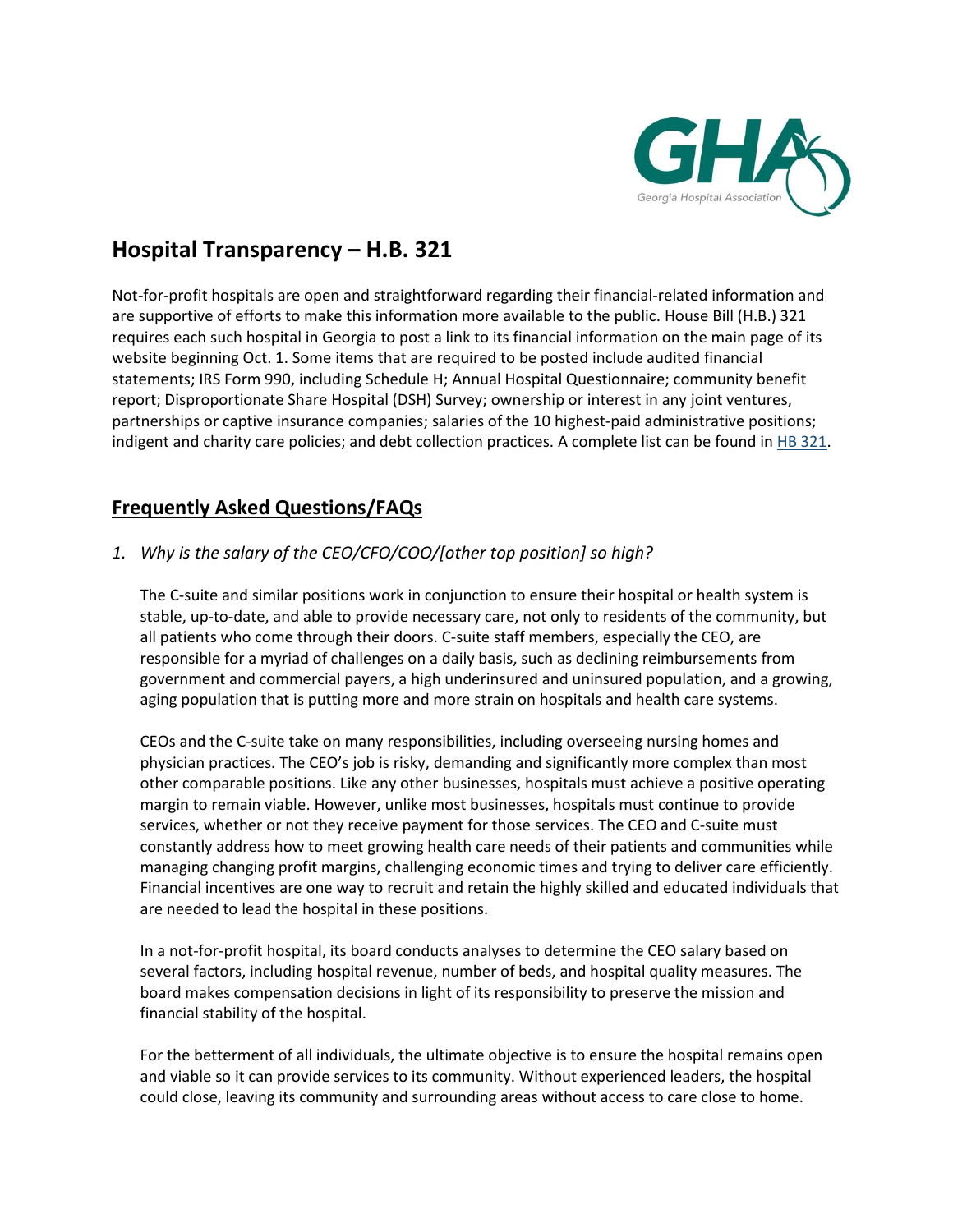*2. Why are a hospital's numbers different among various reports (audited financial statements, 990s, DCH Annual Hospital Questionnaire, salary forms)? Shouldn't their finances match up if they are reported out of the same organization?*

Not-for-profit hospitals must complete various forms, questionnaires and surveys related to the financial information of their organizations. The information collected may be labeled the same (e.g., charity care), but the different forms often have very different ways and instructions for calculating the information.

For example, a hospital's audited financial statement is completed by an independent accounting firm in accordance with generally accepted account principles (GAAP) and provides information about the company's overall condition and performance. The IRS Form 990, which must be completed in accordance with IRS instructions, is where hospitals report information such as their governance structure, finances and executive compensation. The Annual Hospital Questionnaire, which must be completed in accordance with instructions from the Georgia Department of Community Health, is where hospitals report general information on the hospital and the patients they treat, including management structure, bed count and aggregated patient demographic information.

Whether or not a particular form has instructions, hospitals must complete the requirements according to relevant guidelines and generally accepted accounting principles. While each form will be accurate according to the information requested, the differing instructions may result in what appears to be incongruent information.

#### *3. What is a captive insurance company and why do hospitals use them?*

A captive is a sophisticated type of self-insurance and a legitimate component of the risk management strategies of many American companies.

Hospitals, like all businesses, purchase insurance to protect themselves if things go wrong or mistakes are made. Health care facilities face many risks and purchase insurance for financial protection. Health care facilities can choose to self-insure, which is often achieved by creating a captive and can result in significant cost savings. A captive is an insurance company, or formalized risk-financing plan. Captives can provide savings on insurance costs and allow hospitals to invest those savings back into providing affordable, high-quality health care services to their patients and communities.

Captives are often domiciled in other countries and are subject to the laws and regulations of the country in which they are located. The United States, Bermuda, and Cayman Islands are the leading captive domiciles. Cayman is the leading domicile for health care organizations, due largely to the expertise of its regulators in this highly specialized form of insurance.

Generally accepted accounting principles require that captive funds and any revenue attributable to those funds be included in a hospital's audited financial statements. This information is publicly available to any interested individual.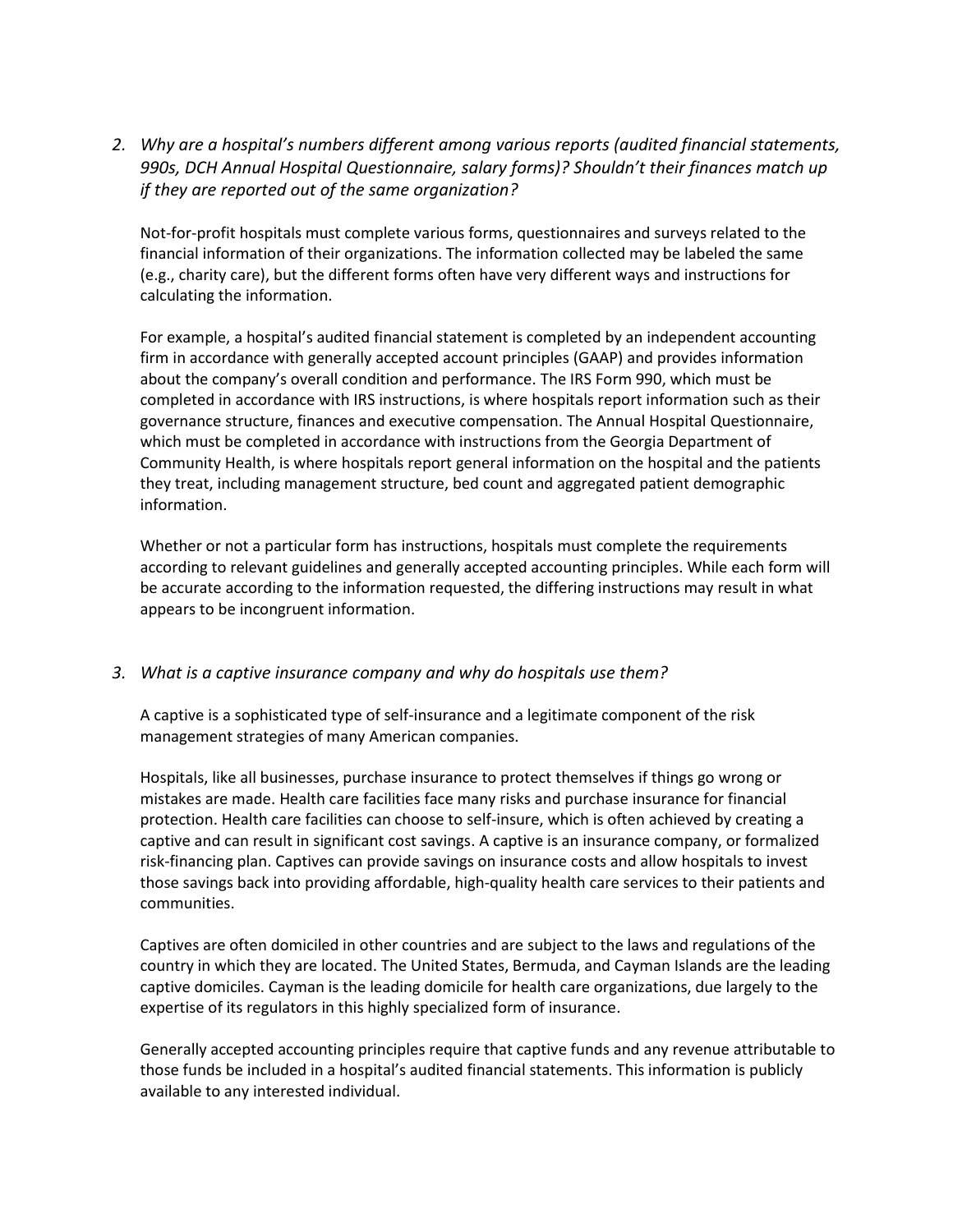### *4. Why are some reports not from the most current fiscal year?*

Each hospital has a different fiscal year (FY) beginning and end. For example, one hospital's FY may begin in October 2019 and end in September 2020. Another's FY may begin in July 2019 and end in June 2020. Still another's FY may be on the calendar year, i.e., January to December 2019. Once the fiscal year has ended, it takes time (usually months) to gather necessary data, compile the information, analyze it, and produce a clear financial report. By the time the reports are completed, hospitals are already into their next fiscal year and may have been for some time. This variation is not uncommon in any industry.

There is also typically a delay in producing reports that are based on the calendar year versus the FY. For example, the Annual Hospital Questionnaire (AHQ) covers a period of one calendar year. The 2018 AHQ was due to be submitted to the Georgia Department of Community Health on March 1, 2019.

### *5. Will this information be updated?*

Hospitals will update the posted information at least annually.

#### *6. Who generates these reports?*

Some reports require hospitals contract with third parties to prepare the report, such as with the audited financial statement. Hospitals also enlist the help of third parties to show evidence of accreditation, which is a way to demonstrate quality, a commitment to excellence and compliance with Conditions of Participation (federal regulations with which hospitals must comply to receive Medicare and Medicaid funding).

Hospitals conduct careful and thorough analyses to complete other forms, such as the IRS Form 990, the Annual Hospital Questionnaire and the community benefit report, and may or may not engage an outside company to assist with these reports. Even if a hospital does not contract with a third party, many reports are subject to audit by the state or federal government or their contractors (e.g., the DSH survey and IRS Form 990).

Whether or not an outside party is used, most information that HB 321 requires to be posted on each not-for-profit hospital's website has already been publicly available. More information can be found in the attached glossary of terms.

### *7. How is this information different from what is already available?*

In most cases, the posted information is not different from what is already publicly available; however, it will now be more accessible to visitors of hospitals' websites.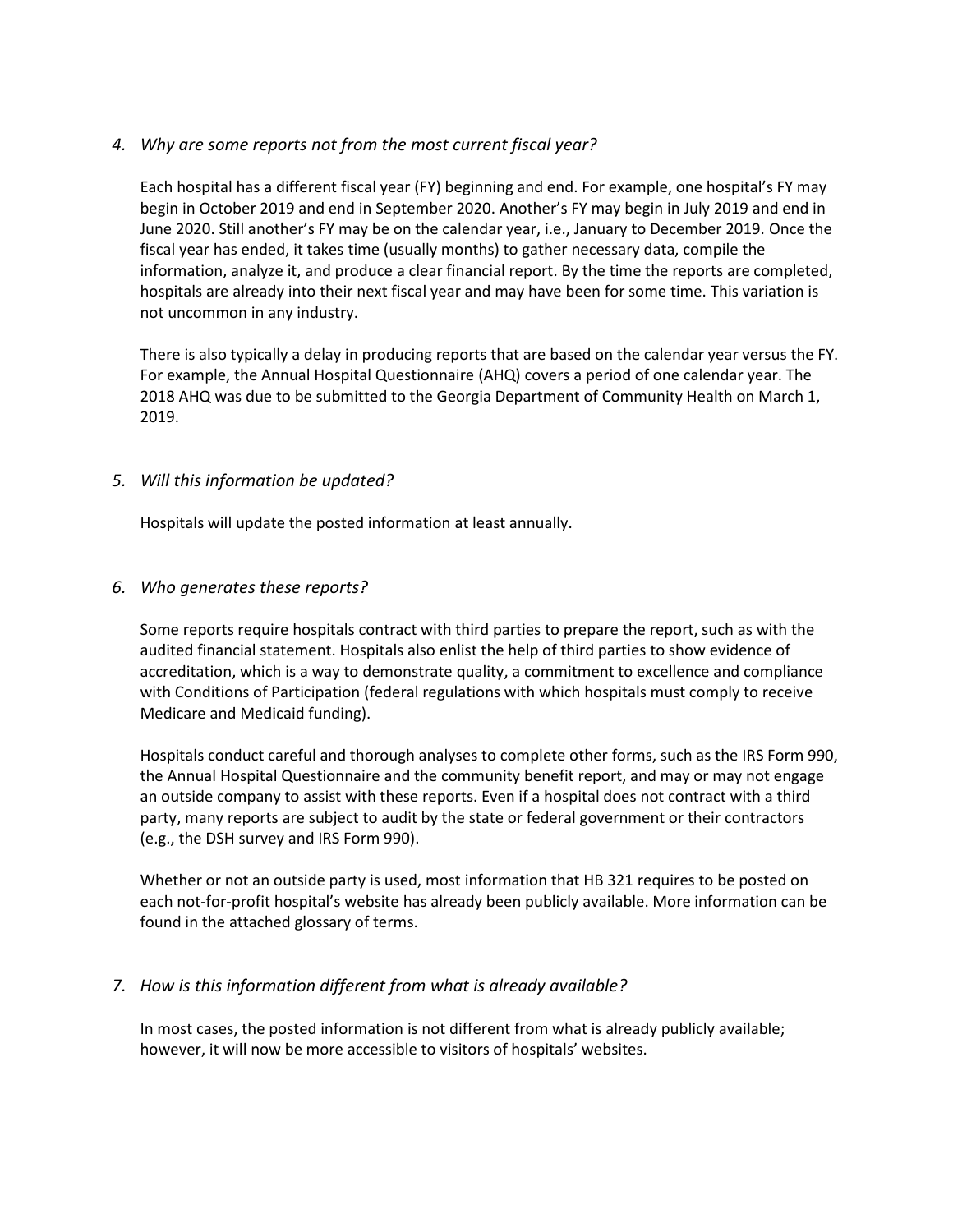*8. Once the information is posted, can I make comparisons of one hospital's financial data to another's?* 

Unfortunately, it will be virtually impossible to compare any given hospital's data to another's until the official guidance is finalized by the Georgia Department of Community Health regarding how to define or interpret many of the terms and phrases used in the law. Until then, each hospital is using its best efforts to reasonably interpret the new requirements, resulting in information or reports that may vary across the industry.

*[See Glossary of Terms on the next page]*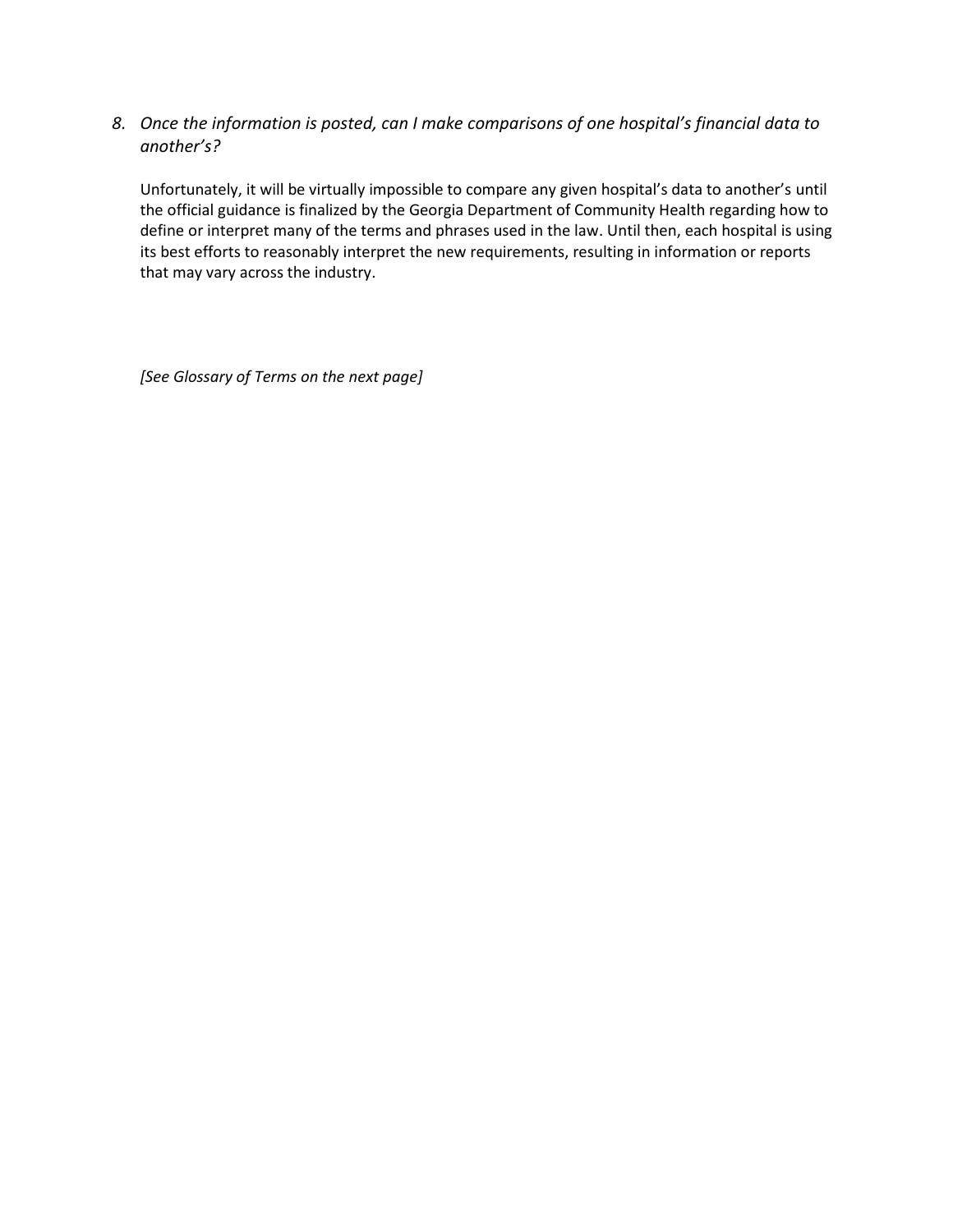### **Glossary of Terms**

### **Annual Hospital Questionnaire**

A form, often referred to as the "AHQ," that all Georgia hospitals are required to complete and submit to the Georgia Department of Community Health (DCH). The AHQ collects general demographic information about each hospital and the patients it treats. Information reported on the AHQ includes the hospital's organizational and management structure, the number of beds operated by the hospital, aggregated demographic information of the hospital's patient population, services offered, and more. The AHQs are publicly available through DCH.

### **Audited Financial Statement**

A thorough and comprehensive examination of a company's records by an independent accounting firm in accordance with generally accepted accounting principles (GAAP). The audited financial statement provides information about a company's overall condition and performance. Health systems that consist of multiple entities may choose to have a separate financial statement for each entity or include some or all entities in a consolidated financial statement. A hospital's audited financial statements are often available via bond disclosure sites such as the Municipal Securities Rulemaking Board's (MSRB's) Electronic Municipal Market Access (EMMA) site.

### **Community Benefit Report**

For purposes of the hospital transparency requirements, the Community Benefit Report refers to an annual report that some hospitals are required to submit to their local superior court which documents the cost of indigent and charity care provided by the hospital. These statutorily required reports are publicly available from the applicable superior court. Regardless of whether they are subject to the statutory reporting requirement, many hospitals compile and publish an annual community benefit report, documenting the various ways the hospital or health system has invested in their local communities. These types of community benefit reports are typically available on a hospital or health system's website.

### **Disproportionate Share Hospital (DSH) Survey**

Federal law requires the state to make Medicaid payments to hospitals that qualify as serving a disproportionate share of Medicaid and uninsured patients. These hospitals are referred to as "disproportionate share hospitals" or DSH. The DSH survey collects reimbursement information from hospitals to help the state determine how the Medicaid DSH payments are distributed. The state contracts with Myers & Stauffer to audit the DSH surveys, and the surveys are publicly available through the Department of Community Health.

### **Evidence of Accreditation**

Hospitals are often accredited as a way to demonstrate quality and a commitment to excellence. Accreditation can also serve as a way to demonstrate compliance with Medicare Conditions of Participation. The two main accrediting organizations for hospitals in Georgia are The Joint Commission and DNV. Evidence of accreditation is typically displayed in the hospital and on the hospital's website.

### **Going Concern Statement**

A disclosure or statement made, typically in an audited financial statement, when there is substantial doubt about an organization's ability to continue operating or when substantial doubt is alleviated as a result of the auditor's consideration of management's plans for the organization.